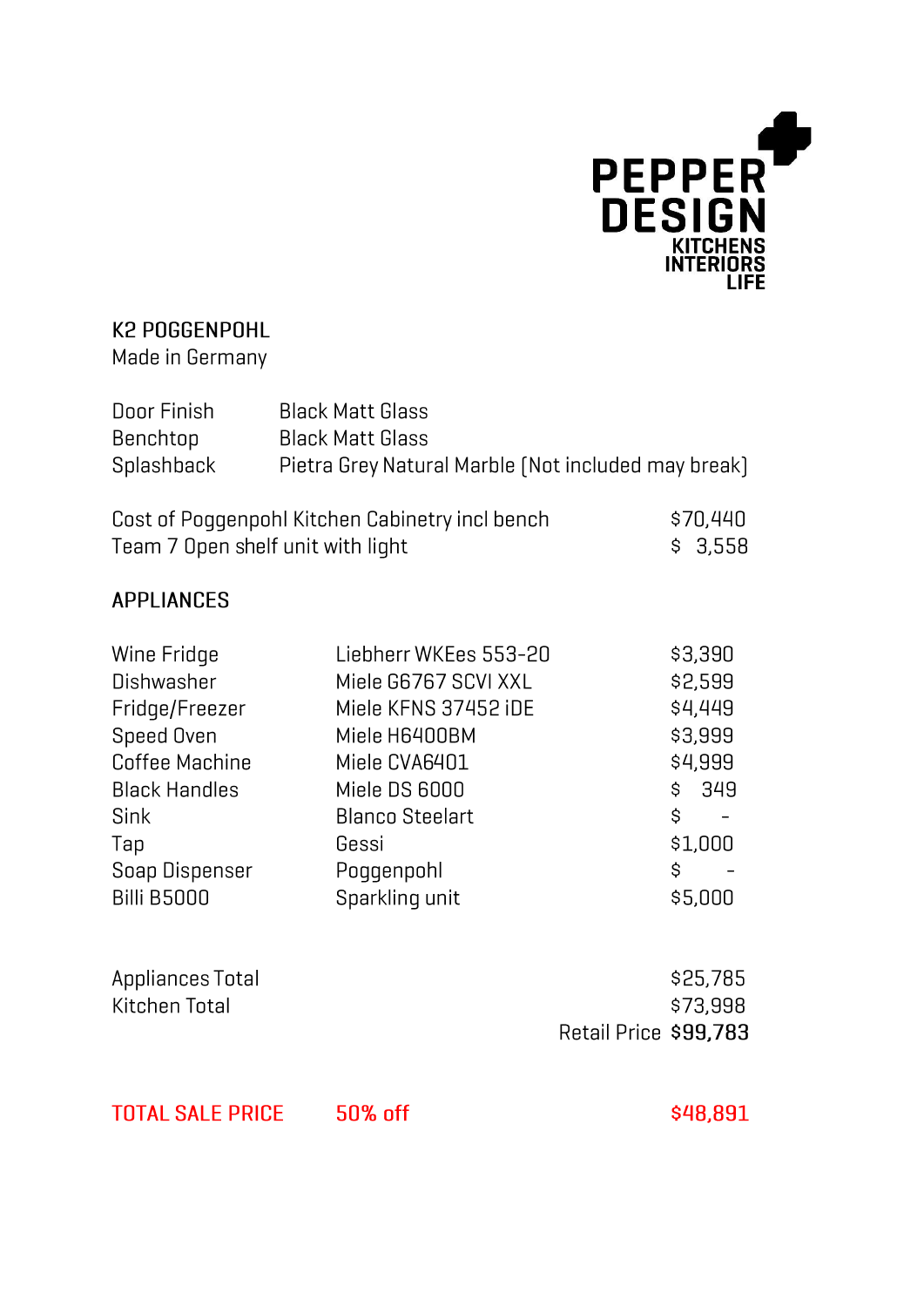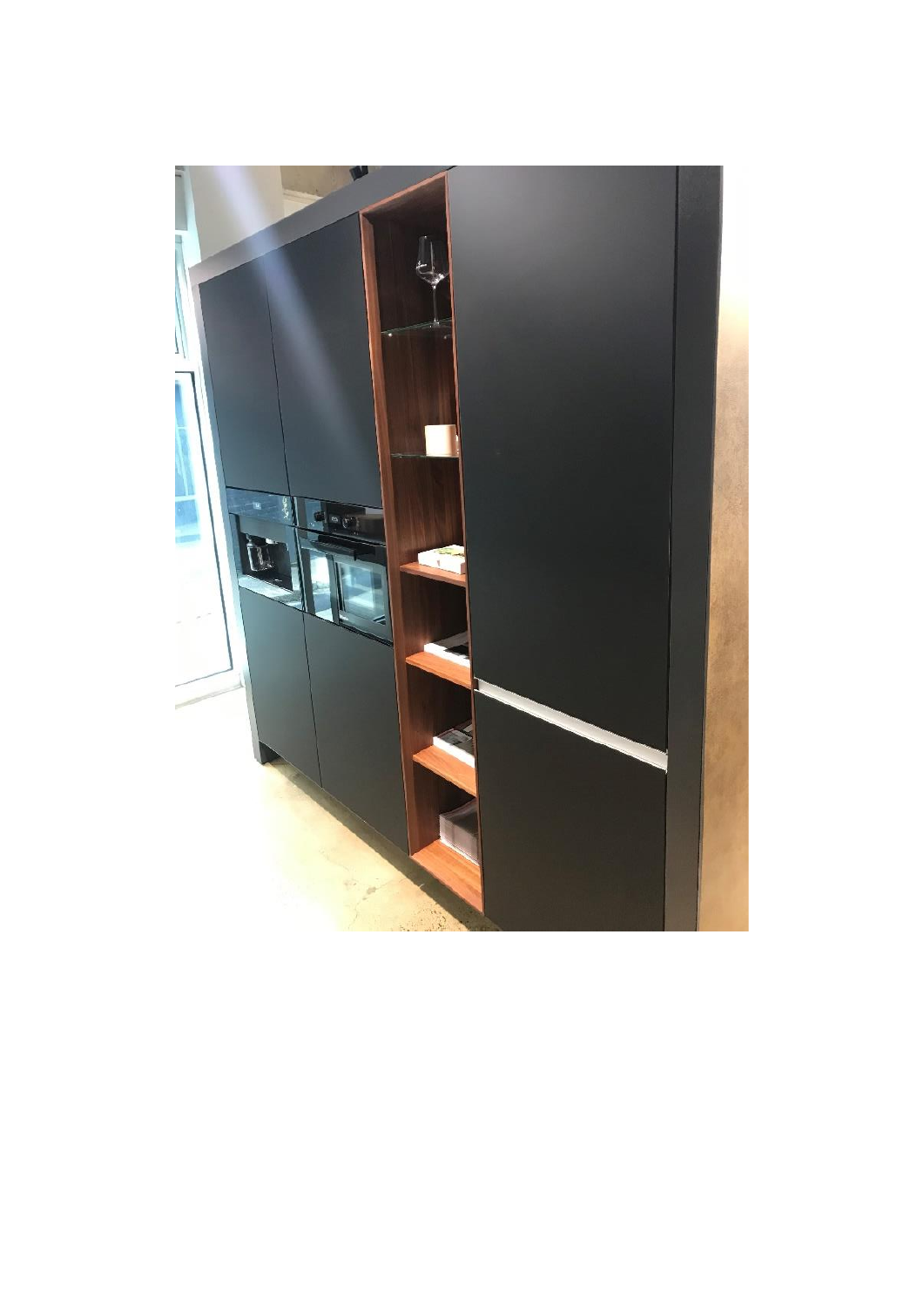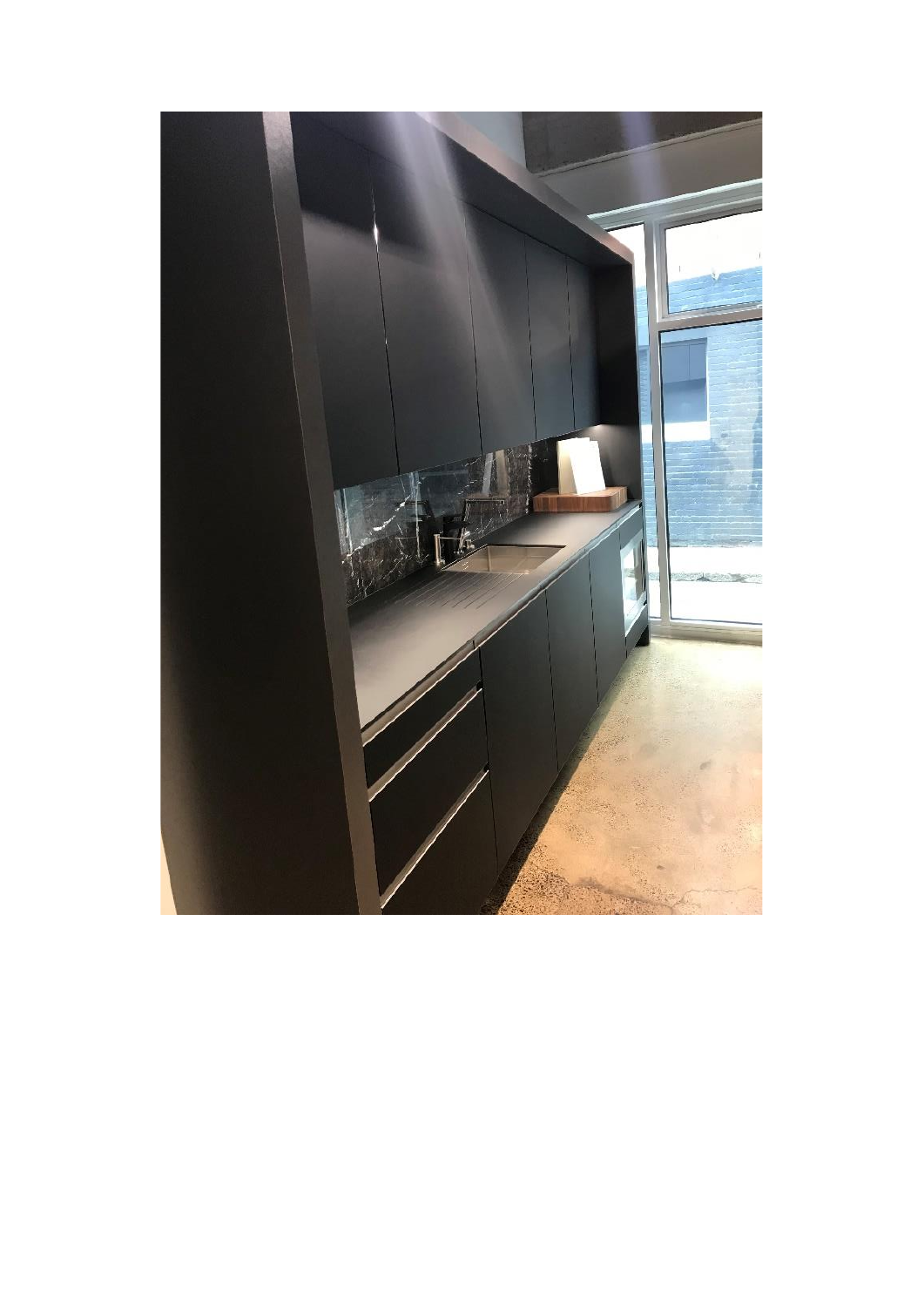*Scale: 1:20 (A3) Wall Number: Wall - 4*

| <b>PEPPER DESIGN</b> |  |
|----------------------|--|
|----------------------|--|

457 Church Street, Richmond 3121 Tel. : 03 9428 9427<br>E-mail: studio@peppe E-mail: studio@pepperdesign.com Web site: WWW.PEPPERDESIGN.COM.AU

## **POGGENPOHL**

*GM GM - Glass matt*

Customer: Showroom K1 Address:

Phone: Fax:



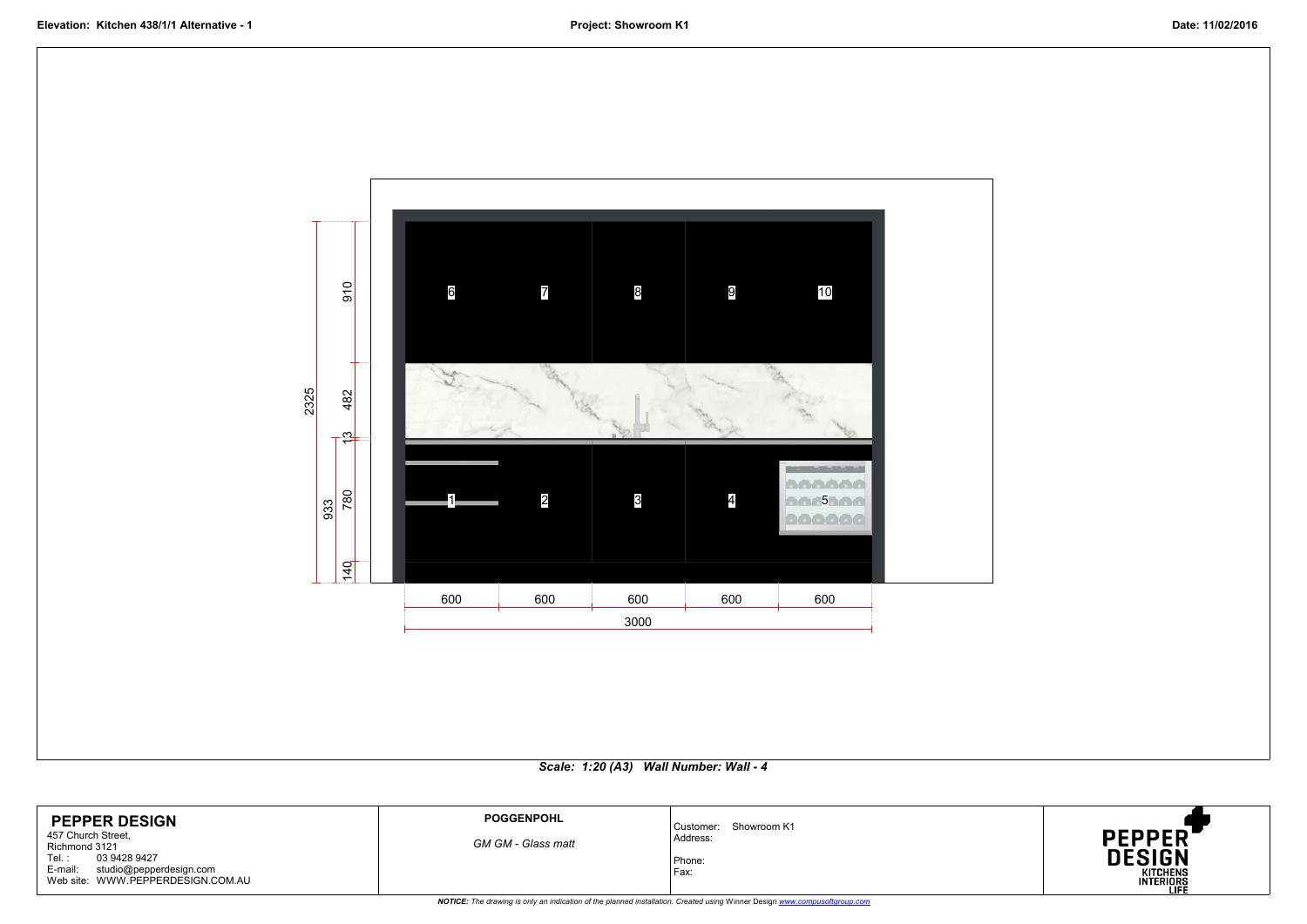

Telephone: 03 9428 9427<br>E-Mail: studio@peppe E-Mail: studio@pepperdesign.com.au www.pepperdesign.com.au

This drawing is only an indication of the planned installation. Created using Winner Design www.compusoftgroup.com

Our ref.:

Showroom 2018 457 Church Street, Richmond